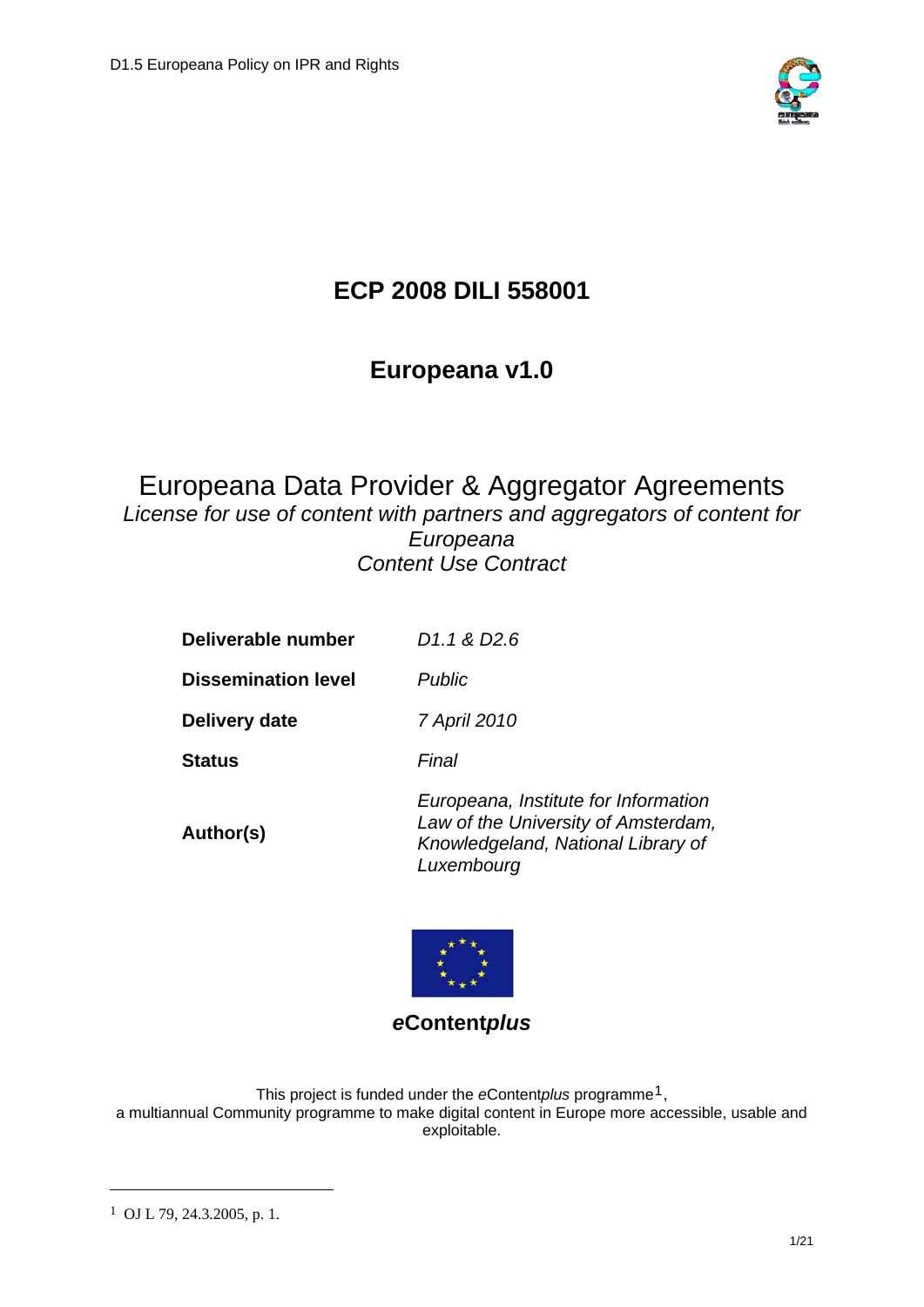

<span id="page-1-0"></span>

| <b>COVER LETTER</b>                 |  |
|-------------------------------------|--|
| EUROPEANA DATA PROVIDER AGREEMENT   |  |
| EUROPEANA DATA AGGREGATOR AGREEMENT |  |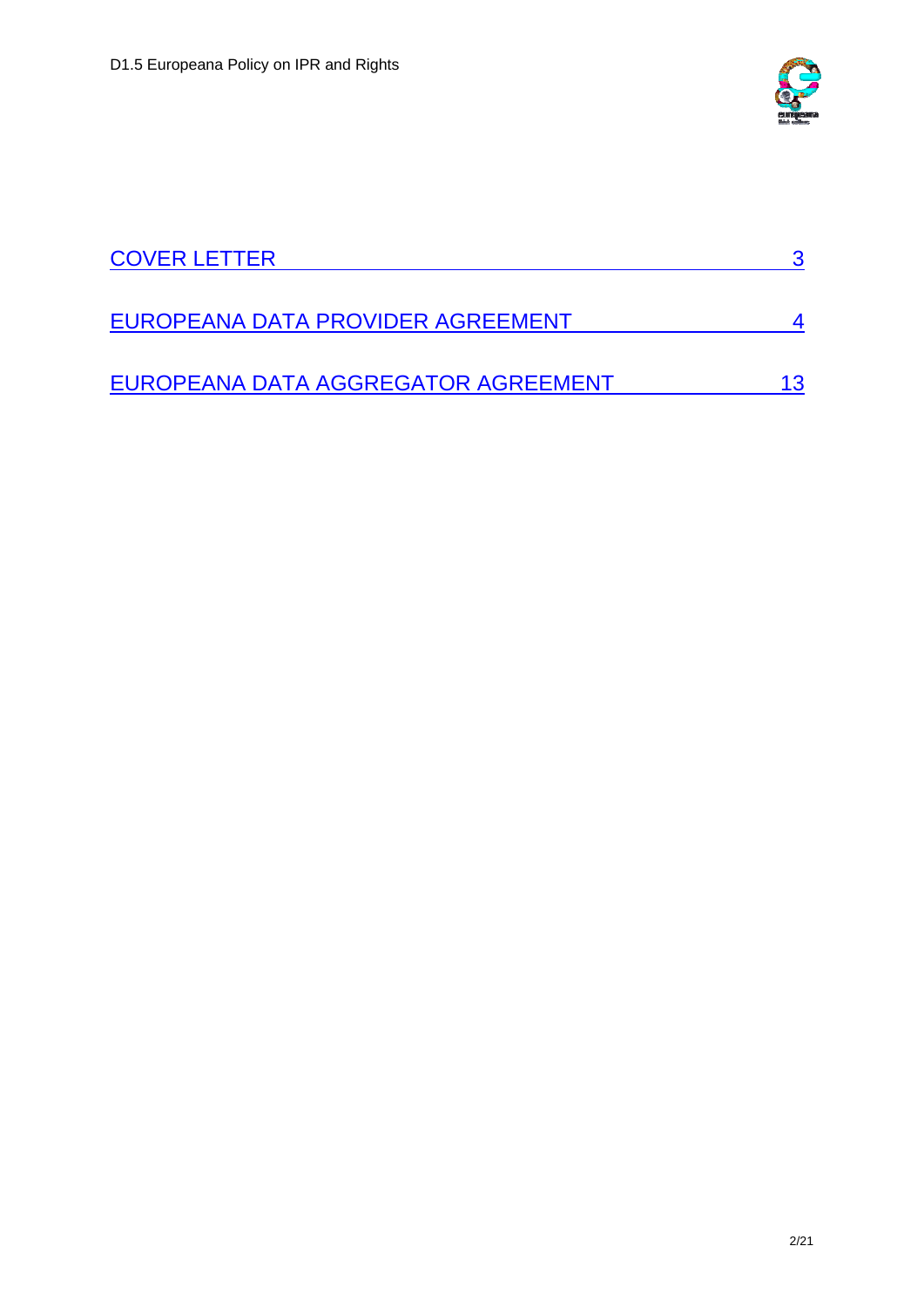

# **Cover Letter**

Dear Europeana partner,

Many thanks for all your helpful feedback on the Data Provider and Data Aggregator Agreements. Your relevant Agreement is attached for signature.

- Please fill in the first page and sign the last page.
- Please send a scanned copy of the first and the last page of the Agreement to [Martina.Schoberova@kb.nl](mailto:Martina.Schoberova@kb.nl) by **15 June 2010**

Or return by post to:

Martina Schoberova Europeana Postbus 90407 2509 LK The Hague The Netherlands

In response to your feedback we have made some important changes to the Agreements. Primarily, for this version we have adopted a non-commercial use regime, both for Europeana itself and for Third Parties. We have reduced the term of the Agreement to one year and defined the obligations of Europeana more clearly, as several of you requested.

This Agreement does not cover your content; it relates just to your metadata. Europeana drives traffic directly to your site, where users can view your content in its original context, under the terms you choose.

Keeping implementation and transaction costs to a minimum for Data Providers and especially Data Aggregators is a priority. A streamlined mechanism for handling rights is necessary, and the terms of the Agreements have to be simple to implement in order to scale up to, potentially, many hundreds of providers.

The attached Agreement governs what Europeana can do with your metadata. We are also drafting a licence that will govern what Third Parties can do with the data. Europeana Foundation cannot grant more rights to Third Parties than those conferred by the attached Agreement. The licence we are drafting for Third Parties, will be similar in spirit to a Creative Commons licence, but more robust, because Creative Commons is not enforceable if data is not copyrighted. The licence will be a Europeana - Attribution - Share Alike – Non-commercial licence, and we will send you further information shortly.

If you have any further questions about your Provider Agreement please contact Martina Schoberova on [Martina.Schoberova@kb.nl](mailto:Martina.Schoberova@kb.nl) who will be happy to find any information you may need. This may be particularly useful if you have to brief other colleagues who are empowered to sign contracts for your organization.

If you wish to send any feedback regarding the content of the Agreement, please send this directly to me.

Yours sincerely,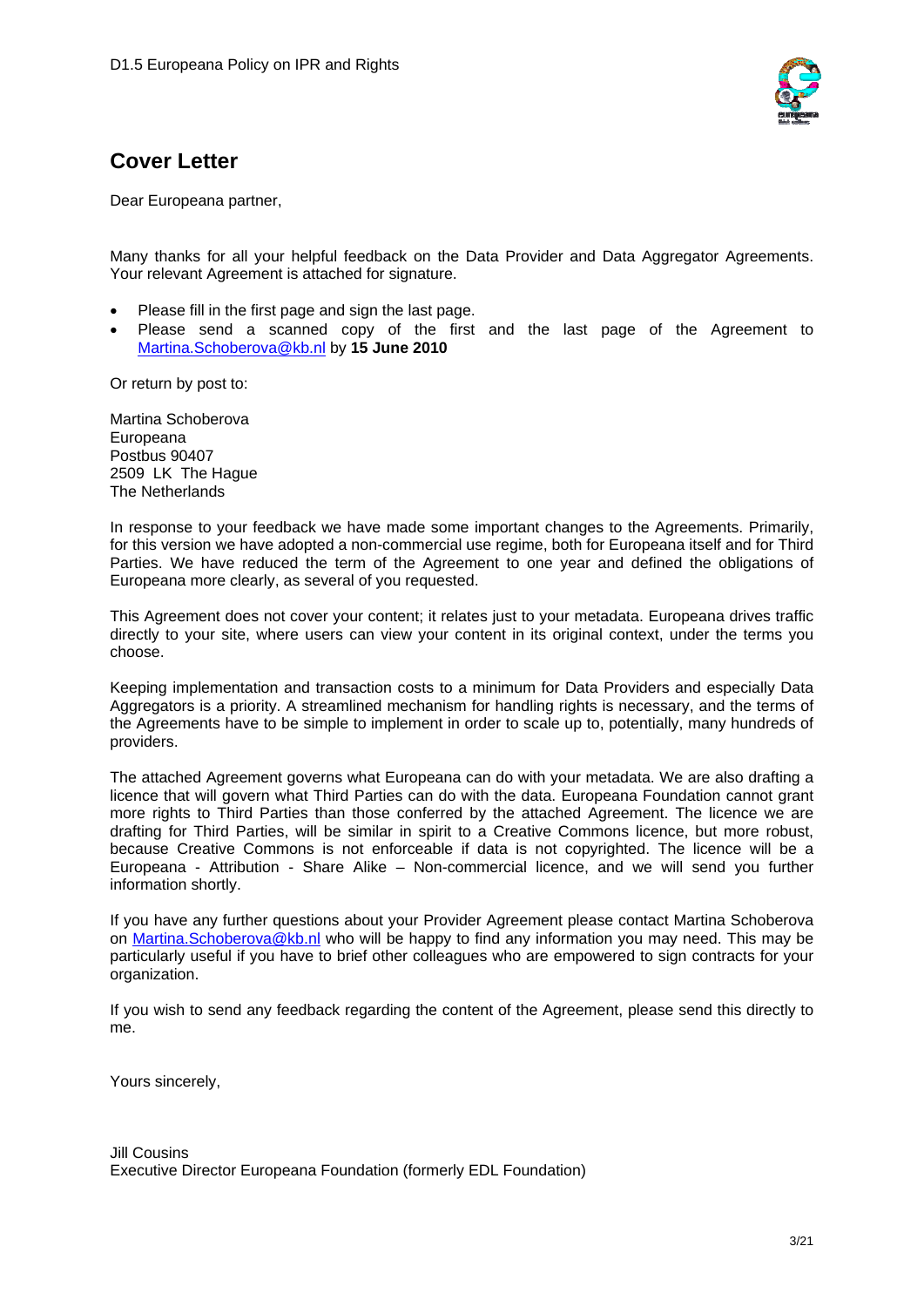

<span id="page-3-0"></span>

# **Europeana Data Provider Agreement**

# **Parties**

### **Europeana Foundation (formerly EDL Foundation)**

| Address: | Koninklijke Bibliotheek, Prins Willem-Alexanderhof 5, |
|----------|-------------------------------------------------------|
|          | 2509LK The Hague, The Netherlands                     |
| Phone:   | +31 70 314 0952                                       |
| Fax:     | $+31703140424$                                        |
| URL:     | www.europeana.eu                                      |

On behalf of Europeana Foundation Name of authorised Person: **Jill Cousins**  Title/Role in organisation: **Executive Director**  Work Phone: +31 70 314 0952 Work Email: Jill.Cousins@kb.nl

Hereafter named: 'Europeana Foundation'

And

**Name of organisation:** 

Address:

Phone: Fax: Email: URL:

> On behalf of the Data Provider Name of authorised Person: Title/Role in organisation: Work Phone: Work Email:

Hereafter named: 'Data Provider'

The Parties, wishing to cooperate in order to fulfil the mission of Europeana.eu, agree to the following: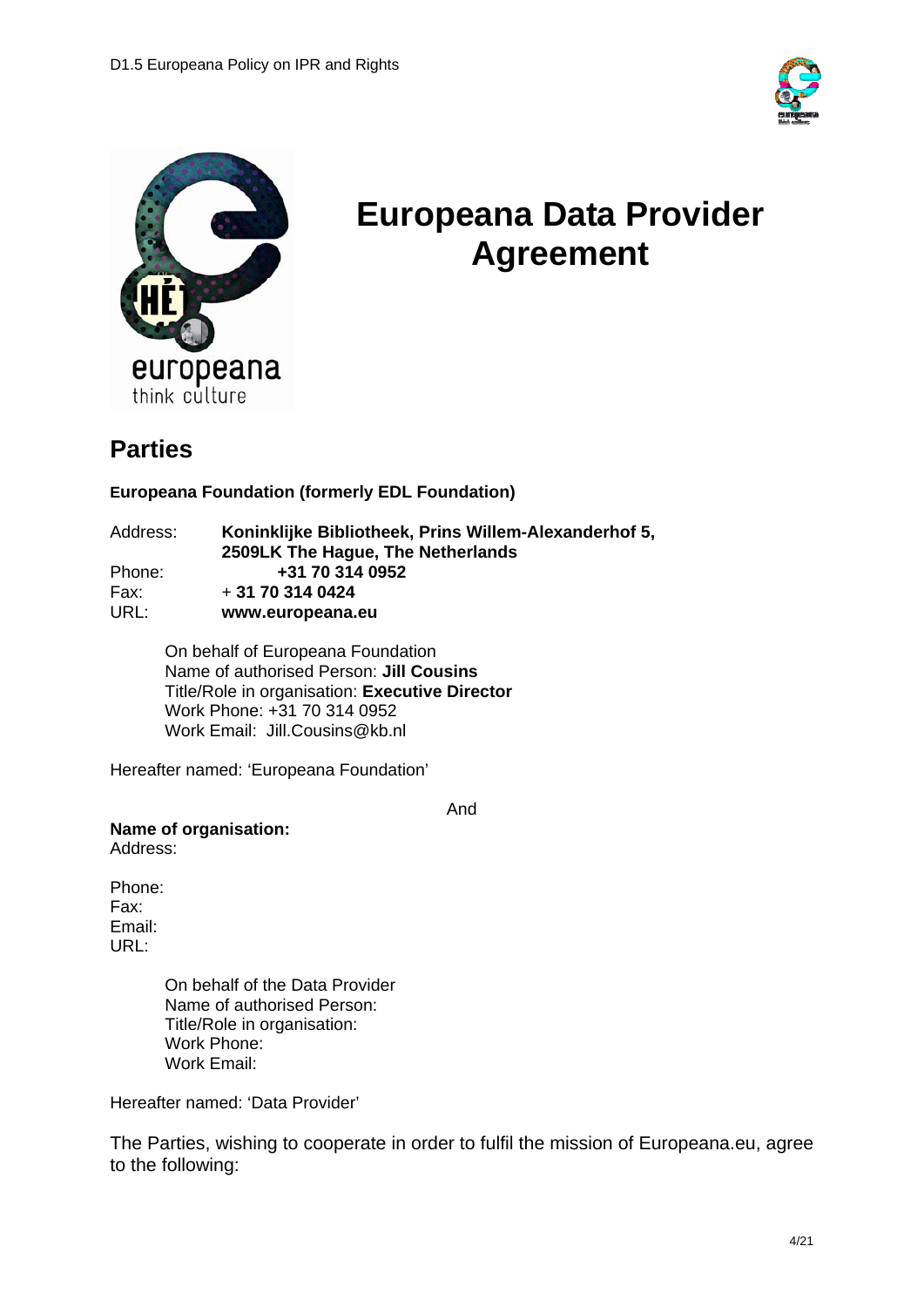

# **Article 1 Definitions**

- 1. Audio preview: Shorter and/or lower resolution extract of audio Content.
- 2. Archival finding aids: See Metadata
- 3. Attribution: Keeping Attribution information intact is a requirement for Third Parties and Europeana. Attribution is considered "proper Attribution" when all available Attribution information is kept intact when making available Metadata or Previews. Attribution may include multiple people or organisations, including the Data Provider and Data Aggregator. The ESE specification explains how to transmit simple and multiple Attribution information to Europeana.
- 4. Content: The digital objects that can be accessed through Metadata. Content is typically held on Data Provider's/Aggregator's sites. Content is typically defined by its individuality and cultural, intellectual or artistic expression. Content has a reference to an individual object of the real world or is born digital. Examples: Photographs, books, letters, films, paintings, television, etc. Note: In online delivery, Content excludes the peripheral packaging/platform.
- 5. Context Resources: Catch-all term for resources which help to provide context and enrich Europeana.eu Data like linked data, ontologies, vocabularies, thesauri, classifications, taxonomies, etc.
- 6. Data: Catch-all term including Metadata, Thumbnails, Audio and Moving image previews.
- 7. Data Aggregator: Organisation that collects, formats and manages Data from Data Providers before submitting Data to Europeana.eu.
- 8. Data Provider: Organisation that submits Data to Europeana.eu.
- 9. Derivative: Data is considered derivative (data) if it is based upon one or more preexisting Data, such as a translation, musical arrangement, dramatisation, condensation, or any other form of transformation or adaption.
- 10. Europeana Foundation: The legal entity in charge of Europeana.eu.
- 11. End Users: Members of the public, using Europeana.eu, covered by the « Europeana Terms of Use ».
- 12. Europeana.eu: The Europeana website, its Data and its machine interfaces (APIs, JSON, RDFa, Linked Data, etc). Note: The specific URL may change in later iterations of the site.
- 13. Europeana.eu Data: The semantically enriched and merged Data, accessible via Europeana.eu, based on Data from Data Aggregators and Providers.
- 14. Europeana Terms of Use: The conditions, obligations and restrictions upon which legitimate use of Europeana.eu is contingent.
- 15. Europeana Office: The organisation that creates Europeana.eu on behalf of Europeana Foundation.
- 16. Metadata: Metadata is information about Content, describing its characteristics to aid in its identification, discovery, interpretation and management. Metadata is given to Europeana and drives discovery of Content held at the Data Provider's/Aggregator's site. Metadata are usually facts or fact-like information, containing little individual artistic/creative expression. Examples: Bibliographic or filmographic data, temporary and spatial data, etc.

Note: For the specific case of archival finding aids, the archival descriptions are considered Metadata. The descriptions contain a link to a digitised archival item which is considered Content. As far as a finding aid is available as a digitised object itself, only the bibliographic information about the finding aid is considered Metadata and the digitised finding aid is considered Content. For the avoidance of doubt, any Metadata that is withheld from Europeana, does not fall under the terms of this agreement.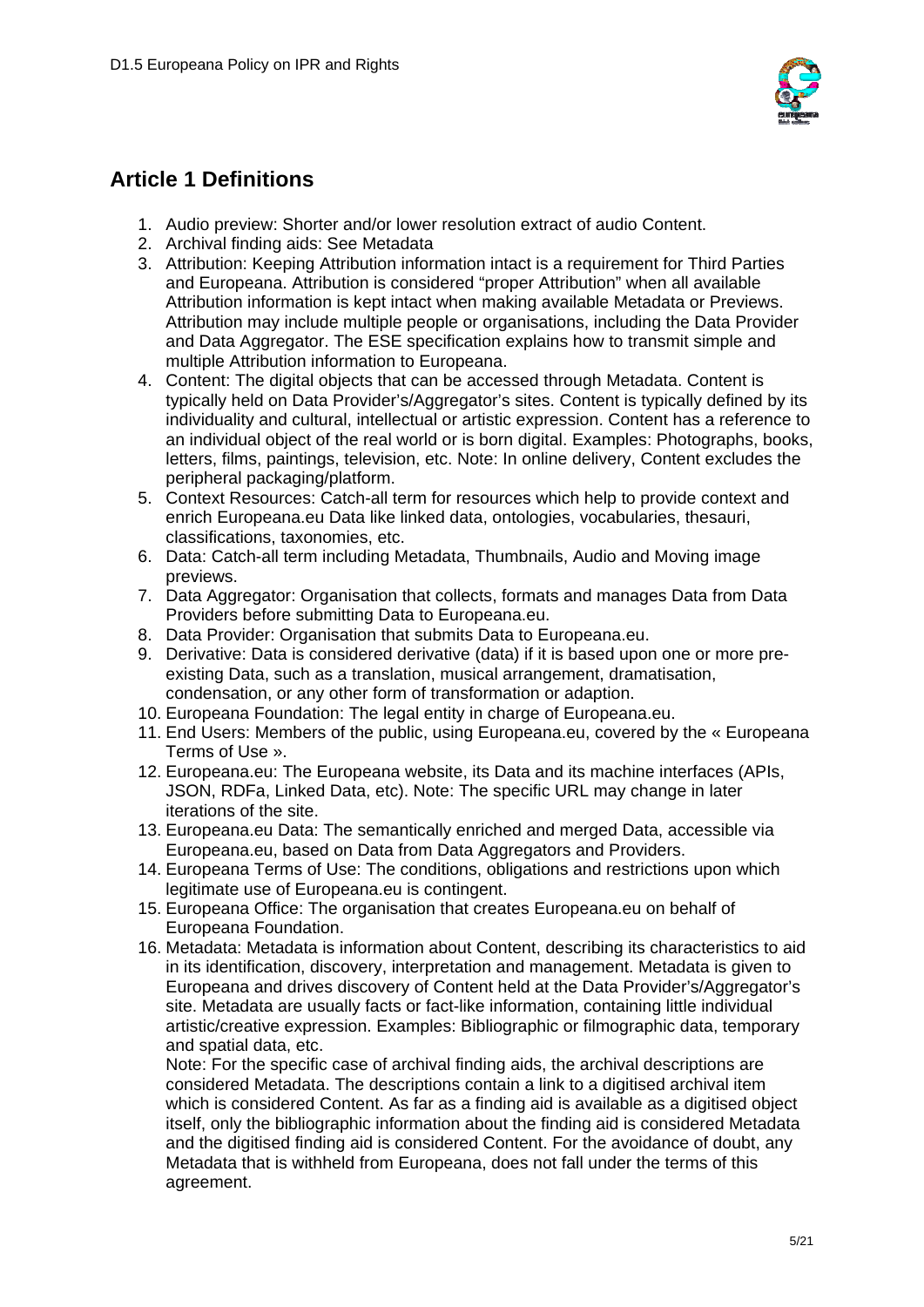

- 17. Moving image preview: Shorter and/or lower resolution extracts of moving image content. Can be as short as one frame and functionally equivalent to a thumbnail.
- 18. MyEuropeana: Collections of Data from within Europeana.eu, arranged and shared by End Users.
- 19. Preview: General term including Thumbnail, Audio and Moving Image Preview.
- 20. Public Domain: Metadata, Content or Previews for which copyright protection has expired or which never was subject to copyright protection because of lack of originality.
- 21. Thumbnail: Smaller and/or lower resolution version of still image Content.
- 22. Third Party: Any physical or moral person who is not party to this Agreement. For the avoidance of doubt: As the agreement only covers the Data Provider's or Aggregator's Metadata and Previews, any Data Provider or Aggregator must adhere to the Europeana Terms of Use, just like Third Parties, when using Europeana.eu Metadata or Previews;
- 23. URI: Uniform Resource Identifier, URLs (Uniform Resource Locators) are URIs.
- 24. User generated content: Catch-all term for any comment, tag or other description as well as Content, Previews or Metadata; or comments, tags and descriptions thereof that is provided by End Users to Europeana.eu
- 25. Documents:
	- a. « Europeana Data Provider Agreement » This document.
	- b. « Europeana Terms of Use » Legitimate use of Europeana.eu is contingent upon its acceptance.

## **Article 2 Licence of rights for Metadata from Data Provider to Europeana Foundation**

- 1. Metadata submitted to Europeana Foundation is used to produce Europeana.eu Data, which is accessible on Europeana.eu.
- 2. In order to make this possible, the Data Provider hereby grants Europeana Foundation a non-exclusive, worldwide, royalty free licence on copyright, related rights and the sui generis database right for the duration of this agreement, whereby Europeana Foundation shall have the right for non-commercial purposes only:
	- a. to publish, make available, reproduce, distribute, display, transmit, extract, reutilize and store the Metadata and its Derivatives in all forms, formats and media whether now known or hereafter developed (including without limitation in print, digital and electronic form) throughout the world;
	- b. to translate the Metadata (or authorise others to do so) into other languages, create adaptations, summaries or extracts of the Metadata or other Derivatives based on the Metadata and exercise all of the rights set forth in (a) above in such translations, adaptations, summaries, extracts and derivative works;
- 3. Europeana Foundation shall grant the Data Provider the same rights as specified in subsection 2.b) above, with respect to any and all translations, adaptations, summaries, extracts and Derivatives that it creates as part of Europeana.eu, to re-use in the local environment of the Data Provider.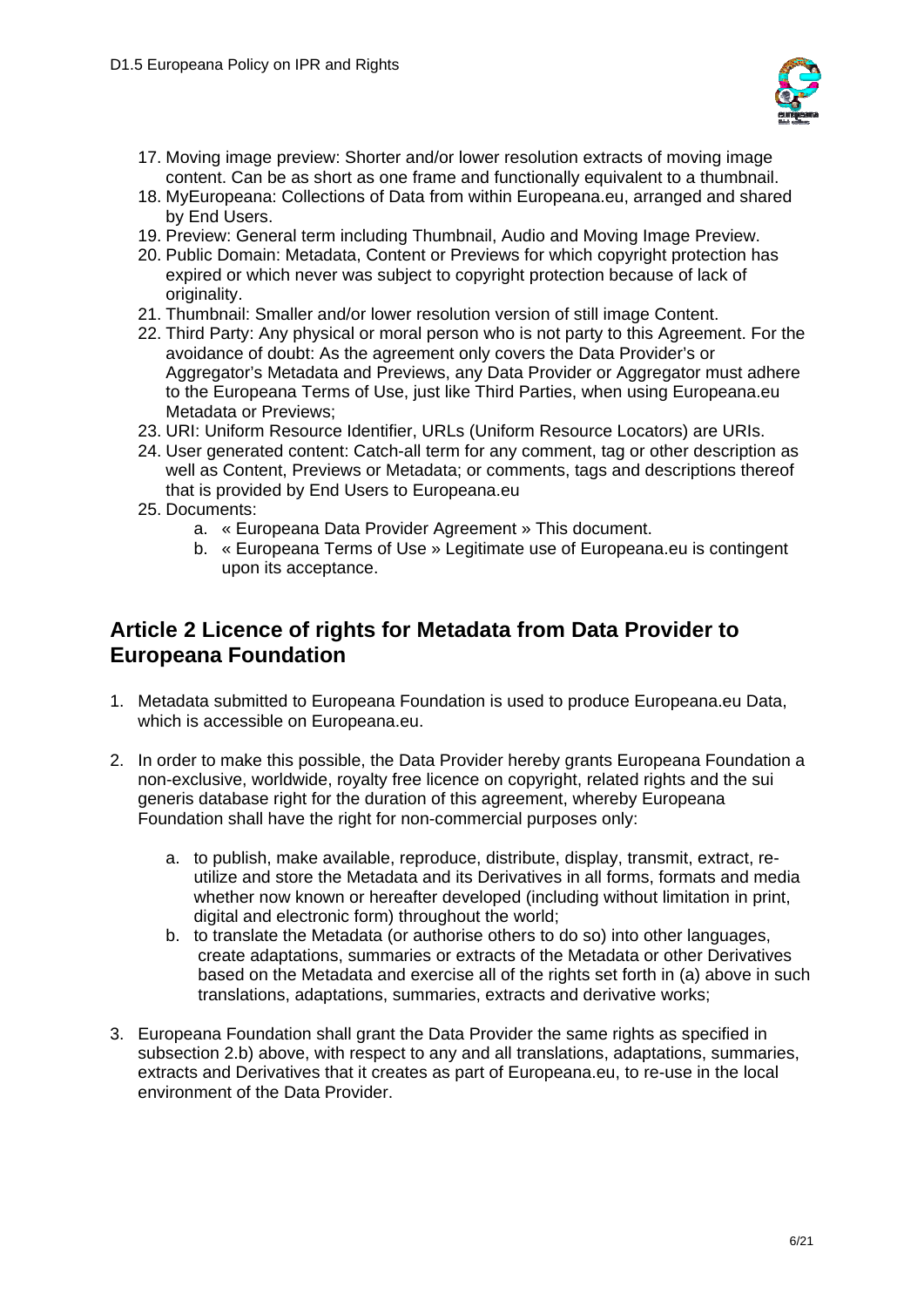

# **Article 3 Licence of rights for Previews from Data Provider to Europeana Foundation**

The Data Provider may submit Previews to Europeana Foundation.

- 1. If no Preview is submitted, none will be accessible on Europeana.eu and none will become part of Europeana.eu Data.
- 2. If the Preview is submitted as URI pointing to an embeddable player or viewer, the embedded player or viewer will be made accessible on Europeana.eu and the URI will become part of Europeana.eu Data. Europeana Foundation shall have the non-exclusive right to make available the embedded Preview. The Preview itself will not be stored and will not become part of Europeana.eu Data.
- 3. If the Preview is submitted as a file or as a URI pointing to a file which is correctly sized for a Preview, it will be stored as is by Europeana Foundation. If the file is not correctly sized, a resized Preview will be created and the original file discarded. The Preview will be accessible on Europeana.eu and become part of Europeana.eu Data, whereby Europeana Foundation shall have the non-exclusive right to publish, make available, reproduce, distribute, display, transmit, and store the Preview and its Derivatives in all forms, formats and media whether now known or hereafter developed (including without limitation in print, digital and electronic form) throughout the world.

# **Article 4 Licence of rights for Metadata from Data Provider to Third Parties**

- 1. With respect to Metadata of the Data Provider, the Data Provider grants Europeana Foundation the right to allow Third Parties for non-commercial purposes only and on a non-exclusive, worldwide, royalty-free basis to:
	- a. to publish, make available, reproduce, distribute, display, transmit, extract, reutilize and store the Metadata in all forms, formats and media whether now known or hereafter developed (including without limitation in print, digital and electronic form) throughout the world;
	- b. to translate the Metadata into other languages, to create adaptations, summaries or extracts of the Metadata or to make other Derivatives based on the Metadata and exercise all of the rights set forth in (a) above in such translations, adaptations, summaries, extracts and Derivatives, provided that such exercise of rights only takes place under the same or compatible licensing conditions as herein specified;

The rights from 1.a) and b) are communicated to Third Parties through the Europeana Terms of Use v1.0 or a future version thereof containing the same licensing elements or other similar Terms/Contracts containing the same licensing elements.

It is understood that Europeana Foundation cannot grant more rights to Third Parties than conferred in this Agreement. The scope of limitations and exceptions of copyright law or applicable sui generis database rights will not be affected by additional restrictions in the Europeana Terms of Use.

2. Europeana Foundation must require that Third Parties exercising the rights granted under paragraph 1a) or b) above include a copy of, or the Uniform Resource Identifier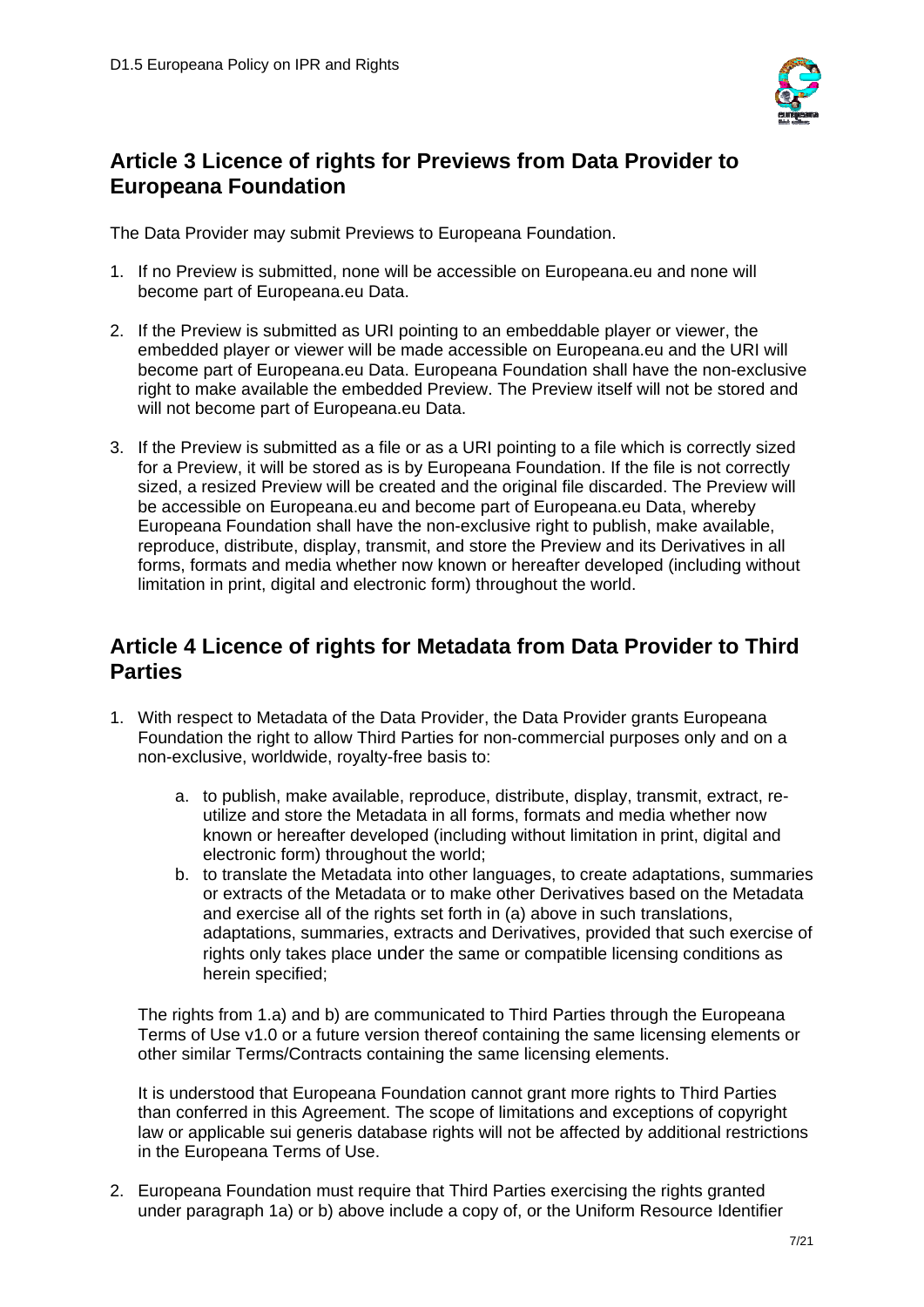

(URI) for, the appropriate Europeana Terms of Use with the Metadata, or of an adaptation thereof, that they distribute, display or transmit. Third Parties may not sublicense the Metadata and must keep intact all notices that refer to the Europeana Terms of Use with the Metadata, or of an adaptation thereof, that they distribute, display or transmit.

# **Article 5 Licence of rights for Content from Data Provider to Europeana Foundation**

- 1. Unless otherwise agreed, the Data Provider does not submit Content to Europeana.eu, nor does Content become part of Europeana.eu Data.
- 2. To increase discoverability/searchability of digitised printed Content such as periodicals or monographs, made available on Data Aggregator's or Provider's site, the Data Provider may submit full texts, tables of contents, etc. to Europeana.eu. For the specific purpose of indexing textual documents, the Data Provider shall grant Europeana Foundation the same rights in the full texts, table of contents etc. as specified for Metadata in article 2.2 above, it being understood that such full text is not to be shared with Third Parties and is only used for search on Europeana.eu. Europeana may display a small snippet of the full text, table of contents, etc. providing some textual context of the search result, to make the End-User experience more useful.
- 3. To facilitate search and filtering of search results, Data Provider must indicate the rights information corresponding to the copyright status of the Content, as specified in the ESE specifications on the "Europeana:Rights" field.
- 4. This rights information will become part of Europeana.eu Data.

### **Article 6 Licence of rights for Previews from Data Provider to Third Parties**

- 1. The rights for Previews are directly derived from the rights information chosen by the Data Provider for the corresponding Content.
- 2. Please refer to ESE specification on the "Europeana:Rights" field for exact instructions.
- 3. If Content is marked to be « Public Domain », then the corresponding Preview is also « Public Domain ». Any Content or Preview that is in the Public Domain but distributed or made available by the Data Provider subject to any restriction of use cannot be marked « Public Domain ».
- 4. If Content is marked as being under a Creative Commons Licence, then Third Parties may use the corresponding Preview under the same Creative Commons licence.
- 5. In all other cases, where Data Providers reserve rights for the Content or indicate an « unknown » status for the Content, the Previews are considered copyrighted and Third Parties do not get any additional rights from Europeana.eu.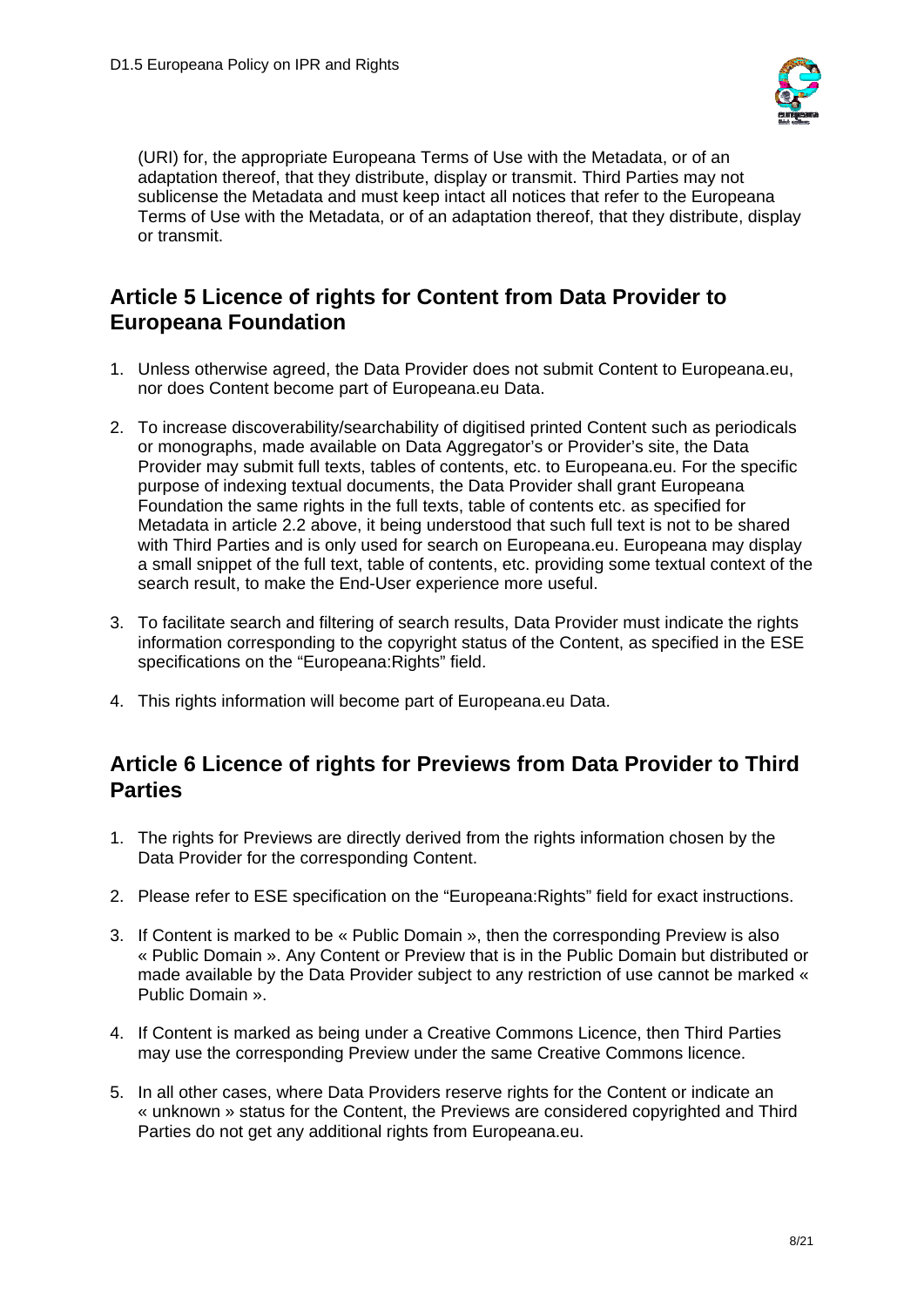

# **Article 7 Other rights of Data Provider**

All other rights of the Data Provider, other than copyright, related rights and sui generis database rights in the Data, shall remain unaffected, such as patent and trademarks rights.

# **Article 8 Moral rights**

This Agreement does not affect any moral rights of the Data Provider or any other party that may persist in or to the Data. More specifically, the Data Provider and the appropriate party assert their right to be identified as the author and the right to object to derogatory treatment.

# **Article 9 Obligations of the Data Provider**

- 1. The Data Provider agrees to abide to the timeframe, the "ESE specifications" and other indications of Europeana Office.
- 2. The Data Provider warrants that the use of Metadata as well as the creation and use of Thumbnails and Audio and Moving Image Previews, based on Content from the Data Provider's website, do not constitute:
	- (a) A violation of the intellectual property rights of Third Parties;
	- (b) An infringement of personality, privacy, publicity or other rights (slandering, private life, etc.);
	- (c) An infringement of public order or morality (hate speech, obscenity, etc.).
- 3. The Data is deemed accepted whenever Europeana Office is of the opinion that the Data meets the specific or usual quality requirements and conditions.
- 4. The Data Provider must make best efforts to ensure the correctness of rights information, including machine readable rights information and mark-up.
- 5. Data Providers must make best efforts to identify Content which is in the Public Domain.

# **Article 10 Liability Disclaimer**

- 1. Except to the extent required by applicable law, in no event will the Europeana Foundation be liable on any legal theory for any special, incidental, consequential, punitive or exemplary damages arising out of this agreement or the use of the Data, even if the Europeana Foundation has been advised of the possibility of such damages.
- 2. In particular, the Europeana Foundation will not be liable for the following:
	- (a) Accuracy, completeness, etc. of Data or Europeana.eu Data;
	- (b) Mistakes, omissions, interruptions or suppression of Data representations within Europeana.eu Data or the search results on Europeana.eu;
	- (c) Any infringement of privacy, publicity or other rights;
	- (d) Any use by Third Parties that goes beyond the rights expressed in this agreement;
	- (e) Re-use by Third Parties of material in obscene material, hate speech, etc.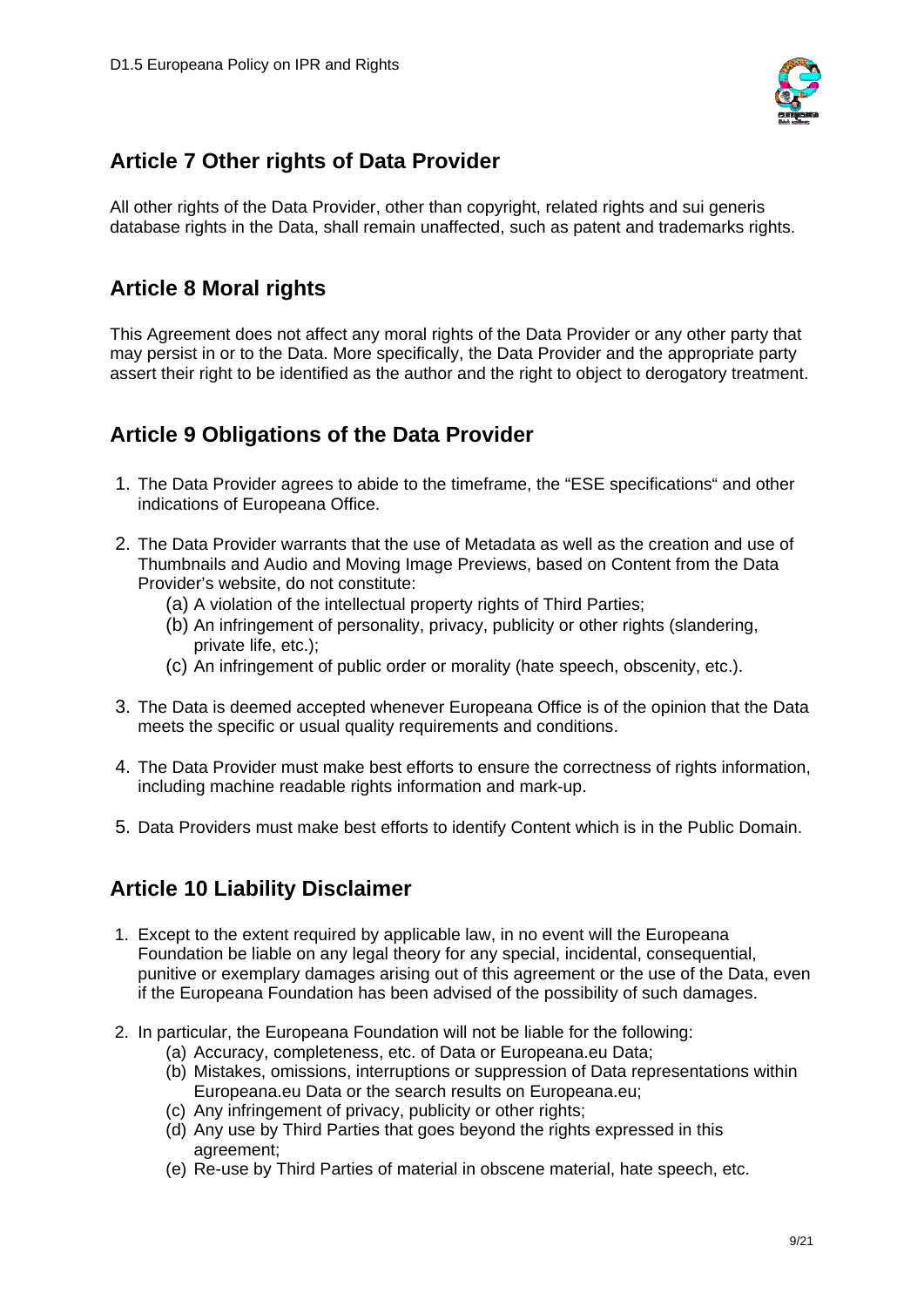

 3. The Data Provider holds Europeana Foundation free and harmless of any action, recourse or claims made by any third party due to the non-observance by the Data Provider of its declarations and guarantees written in the above article.

# **Article 11 Obligations of Europeana Foundation**

- 1. Europeana Foundation must give proper Attribution on Europeana.eu of the Data Provider and/or Aggregator submitting the Metadata and/or the Previews.
- 2. Europeana Foundation must require that Third Parties exercising the rights granted under Article 4 paragraph 1 above, ensure proper Attribution by keeping all Attribution information intact, when distributing, displaying or making available Metadata, or an adaptation thereof. Where no Attribution information is provided by either Data Provider or Data Aggregator, the default Attribution should be given to the appropriate Europeana.eu URI, to ensure that at a minimal level, the Content and corresponding Metadata on the Data Provider's site can always be found.
- 3. Europeana Foundation shall collaborate with the Data Provider, upon the latter's request, for the correction, update and removal of the Data provided by the Data Provider. Moreover, any feedback or additional content provided by Third Parties shall be reported back to the Data Provider.
- 4. Europeana Foundation agrees to collaborate with the Data Provider in taking, upon the latter's request, all reasonable steps and appropriate measures to stop or prevent any infringement by a third party of the rights of the Data Provider on the Metadata and Previews.
- 5. In case the agreement is not renewed pursuant to article 12, or is terminated pursuant to article 14 below, it shall be the responsibility of Europeana Foundation to remove the Data from Europeana.eu within a reasonable timeframe from the date of termination of the agreement.
- 6. Europeana Foundation holds the Data Provider free and harmless of any action, recourse or claims made by any third party due to the non-observance of Europeana Foundation's obligations under this agreement.

# **Article 12 Duration of the Contract**

The agreement shall end on the 31<sup>st</sup> December following the date of signature by both parties. The agreement will be renewed automatically for a period of one year every 1<sup>st</sup> January, unless terminated by one of the parties. Written notice is required at least three months before the end of a calendar year.

# **Article 13 Modification of Agreement**

This agreement may be supplemented, amended, or modified only by the mutual agreement of the parties. No supplement, amendment, or modification of this agreement shall be binding unless it is in writing and signed by the parties. Any modification proposed by Europeana Foundation must be notified to the Data Provider who then has two months from the date of reception of the notice to accept or reject the new agreement. If the modifications are not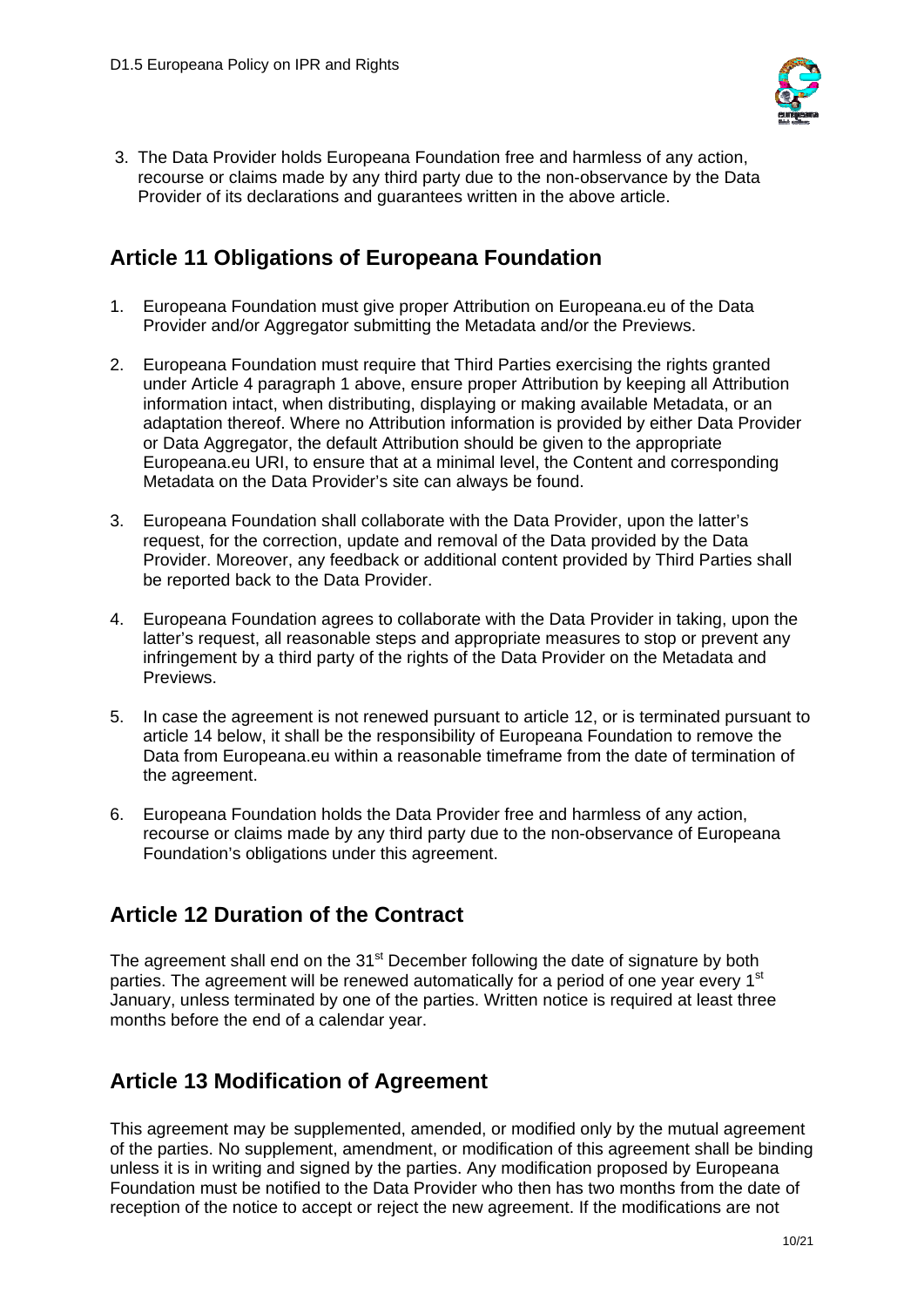

accepted in writing within this period by the Data Provider, the modifications are presumed rejected.

# **Article 14 Termination**

- 1. The rights granted by the Data Provider to the Europeana Foundation end when this agreement is terminated or no longer renewed.
- 2. Either party may terminate this Agreement at any time on the material breach or repeated other breaches by the other of any obligation on its part under this Agreement by serving a written notice on the other identifying the nature of the breach. The termination will become effective thirty (30) days after receipt of the written notice unless during the relevant period of thirty (30) days the defaulting party remedies the breach.
- 3. This Agreement may be terminated by either party on written notice if the other party becomes insolvent or bankrupt, if the Data Provider's project ends or if the Data Provider withdraws or ceases operations. The termination will become effective thirty (30) days after receipt of the written notice.
- 4. Termination of this agreement does not affect any prior valid agreement made by Europeana Foundation with Third Parties.
- 5. Termination of this agreement puts an end to any action, recourse or claim that the parties may have entertained against each other pursuant to this agreement.

# **Article 15 Miscellaneous**

### **1. Severability**

If any term of this agreement is held by a court of competent jurisdiction to be invalid or unenforceable, then this agreement, including all of the remaining terms, will remain in full force and effect as if such invalid or unenforceable term had never been included.

### **2. Mandatory national law**

Nothing in this agreement shall be deemed to require the Data Provider to breach any mandatory statutory law under which the Data Provider is operating.

### **3. Language**

This agreement is drawn up in English, which language shall govern all documents, notices, meetings, arbitral proceedings and processes relative thereto.

### **4. Applicable law**

This agreement shall be construed in accordance with and governed by the laws of the Netherlands.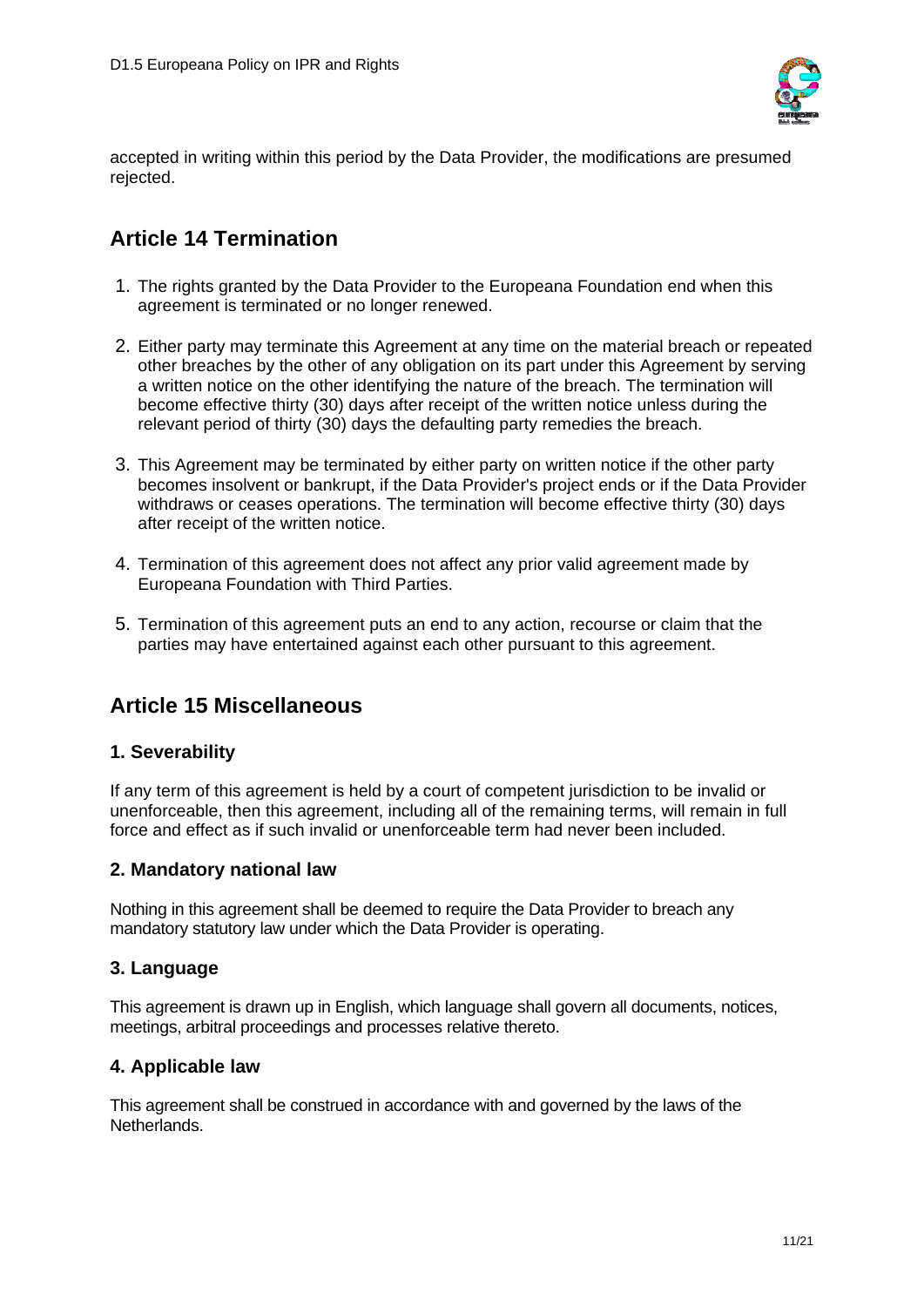

### **5. Settlement of disputes**

All disputes arising out of or in connection with this agreement, which cannot be solved amicably, shall be referred to mediation. The outcome of the mediation process will be binding on the parties.

The place of mediation shall be The Hague if not otherwise agreed by the conflicting parties.

Nothing in this agreement shall limit the Data Provider's right to seek injunctive relief in any applicable competent court of law. The commencement of mediation will not prevent the concerned Data Provider from commencing or continuing court proceedings.

### **Article 16 Final clause**

This Agreement enters into force as of the date of signature of the parties.

\_\_\_\_\_\_\_

Signed by both parties:

Date:

Data Provider:

Date: 6 April 2010

<span id="page-11-0"></span>Europeana Foundation: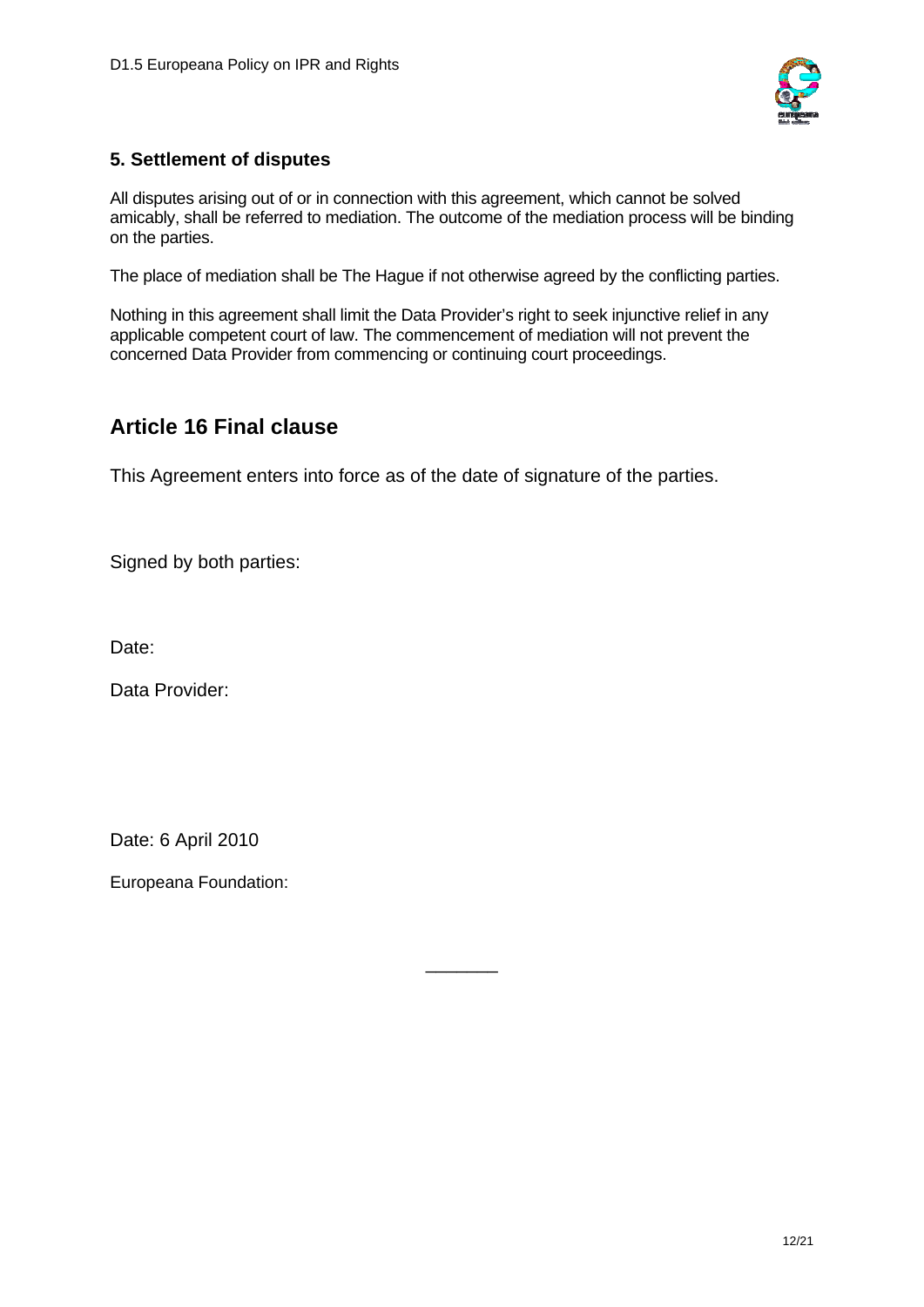



# **Europeana Data Aggregator Agreement**

# **Parties**

#### **Europeana Foundation (formerly EDLFoundation)**

| Address: | Koninklijke Bibliotheek, Prins Willem-Alexanderhof 5, |
|----------|-------------------------------------------------------|
|          | 2509LK The Hague, The Netherlands                     |
| Phone:   | +31 70 314 0952                                       |
| Fax:     | +31 70 314 0424                                       |
| URL:     | www.europeana.eu                                      |

On behalf of Europeana Foundation Name of authorised Person: **Jill Cousins**  Title/Role in organisation: **Executive Director**  Work Phone: +31 70 314 0952 Work Email: Jill.Cousins@kb.nl

Hereafter named: 'Europeana Foundation'

And

#### **Name of organisation:**

Address:

Phone: Fax: Email: URL:

> On behalf of the Data Aggregator Name of authorised Person: Title/Role in organisation: Work Phone: Work Email:

Hereafter named: 'Data Aggregator'

Whereas Data Aggregator obtains the Data from one or more Data Providers pursuant to the terms of an optional separate agreement between Data Aggregator and each Data Provider;

Whereas such Data is meant to be made available via the Europeana.eu website;

Whereas Data Aggregator is an intermediary between Data Provider and Europeana Foundation;

The Parties, wishing to cooperate in order to fulfil the mission of Europeana.eu, agree to the following: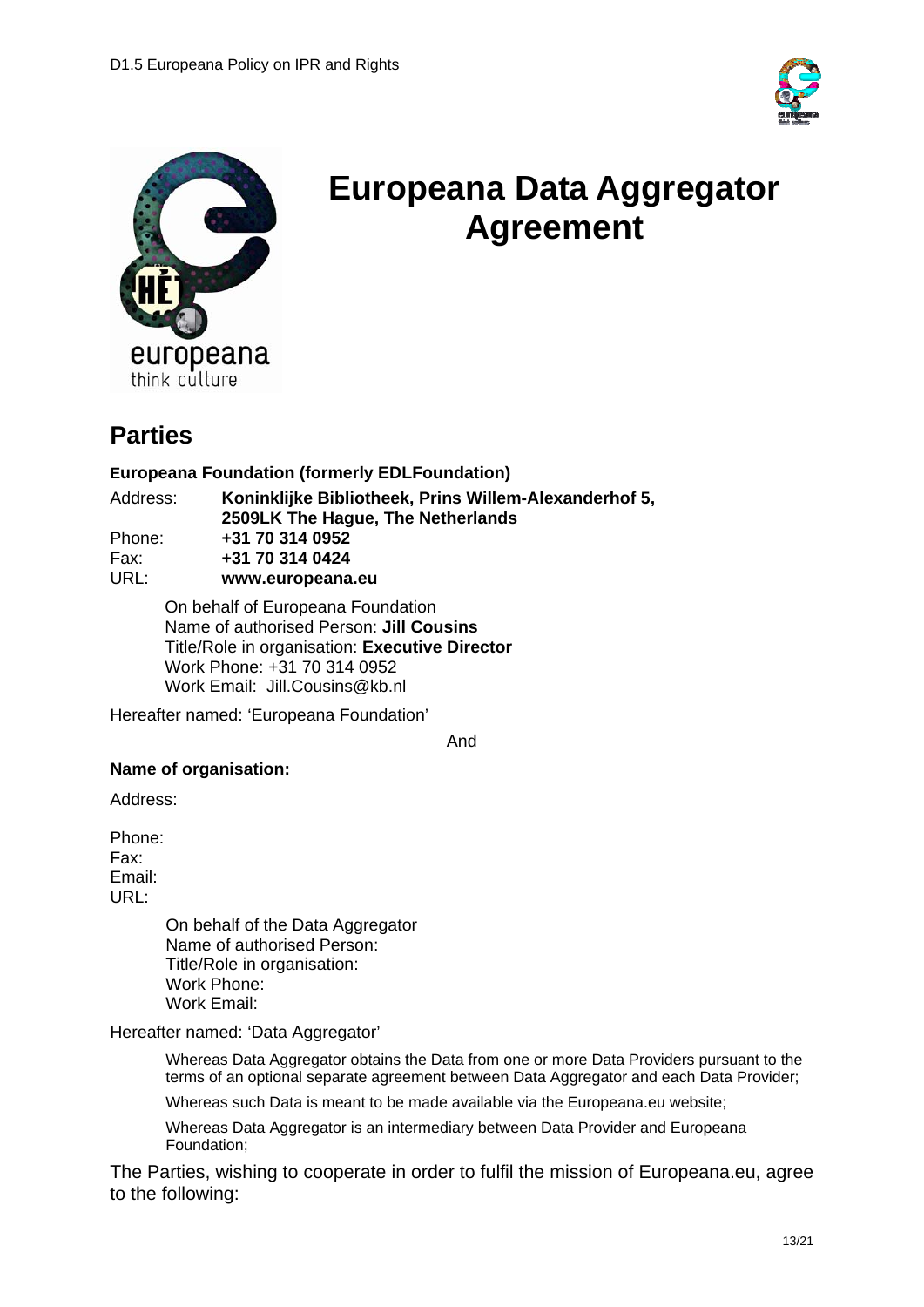

# **Article 1 Definitions**

- 1. Audio preview: Shorter and/or lower resolution extract of audio Content.
- 2. Archival finding aids: See Metadata
- 3. Attribution: Keeping Attribution information intact is a requirement for Third Parties and Europeana. Attribution is considered "proper Attribution" when all available Attribution information is kept intact when making available Metadata or Previews. Attribution may include multiple people or organisations, including the Data Provider and Data Aggregator. The ESE specification explains how to transmit simple and multiple Attribution information to Europeana.
- 4. Content: The digital objects that can be accessed through Metadata. Content is typically held on Data Provider's/Aggregator's sites. Content is typically defined by its individuality and cultural, intellectual or artistic expression. Content has a reference to an individual object of the real world or is born digital. Examples: Photographs, books, letters, films, paintings, television, etc. Note: In online delivery, Content excludes the peripheral packaging/platform.
- 5. Context Resources: Catch-all term for resources which help to provide context and enrich Europeana.eu Data like linked data, ontologies, vocabularies, thesauri, classifications, taxonomies, etc.
- 6. Data: Catch-all term including Metadata, Thumbnails, Audio and Moving Image previews.
- 7. Data Aggregator: Organisation that collects, formats and manages Data from Data Providers before submitting Data to Europeana.eu.
- 8. Data Provider: Organisation that submits Data to Europeana.eu.
- 9. Derivative: Data is considered derivative (data) if it is based upon one or more preexisting Data, such as a translation, musical arrangement, dramatisation, condensation, or any other form of transformation or adaption.
- 10. Europeana Foundation: The legal entity in charge of Europeana.eu.
- 11. End Users: Members of the public, using Europeana.eu, covered by the « Europeana Terms of Use ».
- 12. Europeana.eu: The Europeana website, its Data and its machine interfaces (APIs, JSON, RDFa, Linked Data, etc). Note: The specific URL may change in later iterations of the site.
- 13. Europeana.eu Data: The semantically enriched and merged Data, accessible via Europeana.eu, based on Data from Data Aggregators and Providers.
- 14. Europeana Terms of Use: The conditions, obligations and restrictions upon which legitimate use of Europeana.eu is contingent.
- 15. Europeana Office: The organisation that creates Europeana.eu on behalf of Europeana Foundation.
- 16. Metadata: Metadata is information about Content, describing its characteristics to aid in its identification, discovery, interpretation and management. Metadata is given to Europeana and drives discovery of Content held at the Data Provider's/Aggregator's site. Metadata are usually facts or fact-like information, containing little individual artistic/creative expression. Examples: Bibliographic or filmographic data, temporary and spatial data, etc.

Note: For the specific case of archival finding aids, the archival descriptions are considered Metadata. The descriptions contain a link to a digitised archival item which is considered Content. As far as a finding aid is available as a digitised object itself, only the bibliographic information about the finding aid is considered Metadata and the digitised finding aid is considered Content. For the avoidance of doubt, any Metadata that is withheld from Europeana, does not fall under the terms of this agreement.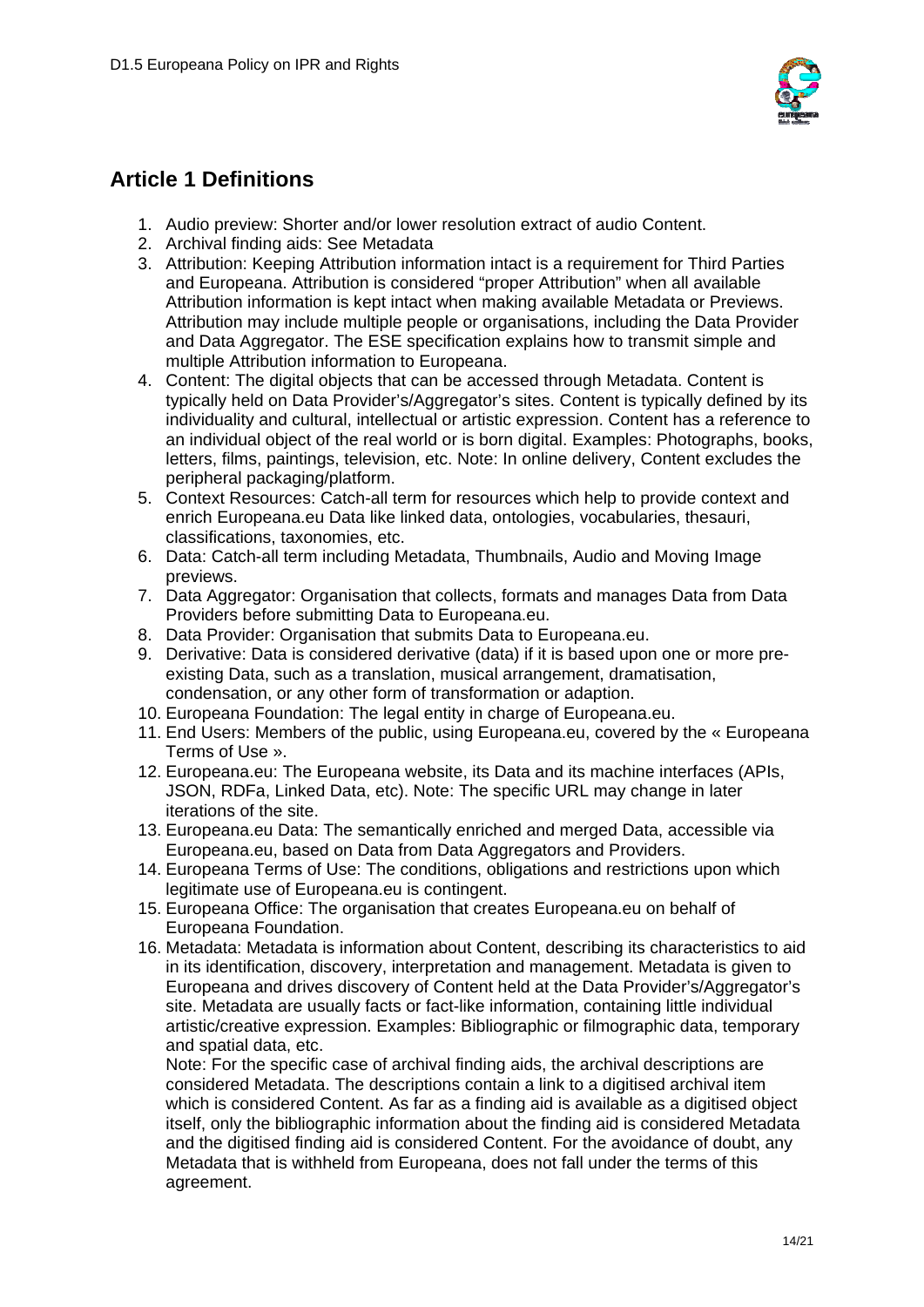

- 17. Moving image preview: Shorter and/or lower resolution extracts of moving image content. Can be as short as one frame and functionally equivalent to a thumbnail.
- 18. MyEuropeana: Collections of Data from within Europeana.eu, arranged and shared by End Users.
- 19. Preview: General term including Thumbnail, Audio and Moving Image Preview.
- 20. Public Domain: Metadata, Content or Previews for which copyright protection has expired or which never was subject to copyright protection because of lack of originality.
- 21. Thumbnail: Smaller and/or lower resolution version of still image content.
- 22. Third Party: Any physical or moral person who is not party to this Agreement. For the avoidance of doubt: As the agreement only covers the Data Provider's or Aggregator's Metadata and Previews, any Data Provider or Aggregator must adhere to the Europeana Terms of Use, just like Third Parties, when using Europeana.eu Metadata or Previews;
- 23. URI: Uniform Resource Identifier, URLs (Uniform Resource Locators) are URIs.
- 24. User generated content: Catch-all term for any comment, tag or other description as well as Content, Previews or Metadata; or comments, tags and descriptions thereof that is provided by End Users to Europeana.eu
- 25. Documents:
	- a. « Europeana Data Aggregator agreement » This document.
	- b. « Europeana Terms of Use » Legitimate use of Europeana.eu is contingent upon its acceptance.

## **Article 2 Licence of rights for Metadata from Data Aggregator to Europeana Foundation**

- 1. Metadata submitted to Europeana Foundation is used to produce Europeana.eu Data, which is accessible on Europeana.eu.
- 2. In order to make this possible, the Data Aggregator hereby grants Europeana Foundation a non-exclusive, worldwide, royalty free licence on copyright, related rights and the sui generis database right for the duration of this agreement, whereby Europeana Foundation shall have the right for non-commercial purposes only:
	- a. to publish, make available, reproduce, distribute, display, transmit, extract, reutilize and store the Metadata and its Derivatives in all forms, formats and media whether now known or hereafter developed (including without limitation in print, digital and electronic form) throughout the world;
	- b. to translate the Metadata (or authorise others to do so) into other languages, create adaptations, summaries or extracts of the Metadata or other Derivatives based on the Metadata and exercise all of the rights set forth in (a) above in such translations, adaptations, summaries, extracts and derivative works;
- 3. Data Aggregator understands that the rights on the Metadata conferred by the Data Provider pursuant to the Data Provider/Aggregator agreement are meant to enable Data Aggregator to fulfil its role as intermediary between Data Provider and Europeana Foundation and that such rights shall only be exercised by Data Aggregator within the framework of this Agreement.
- 4. Europeana Foundation shall grant the Data Aggregator the same rights as specified in subsection 2.b) above, with respect to any and all translations, adaptations, summaries, extracts and Derivatives that it creates as part of Europeana.eu, to re-use in the local environment of the Data Aggregator.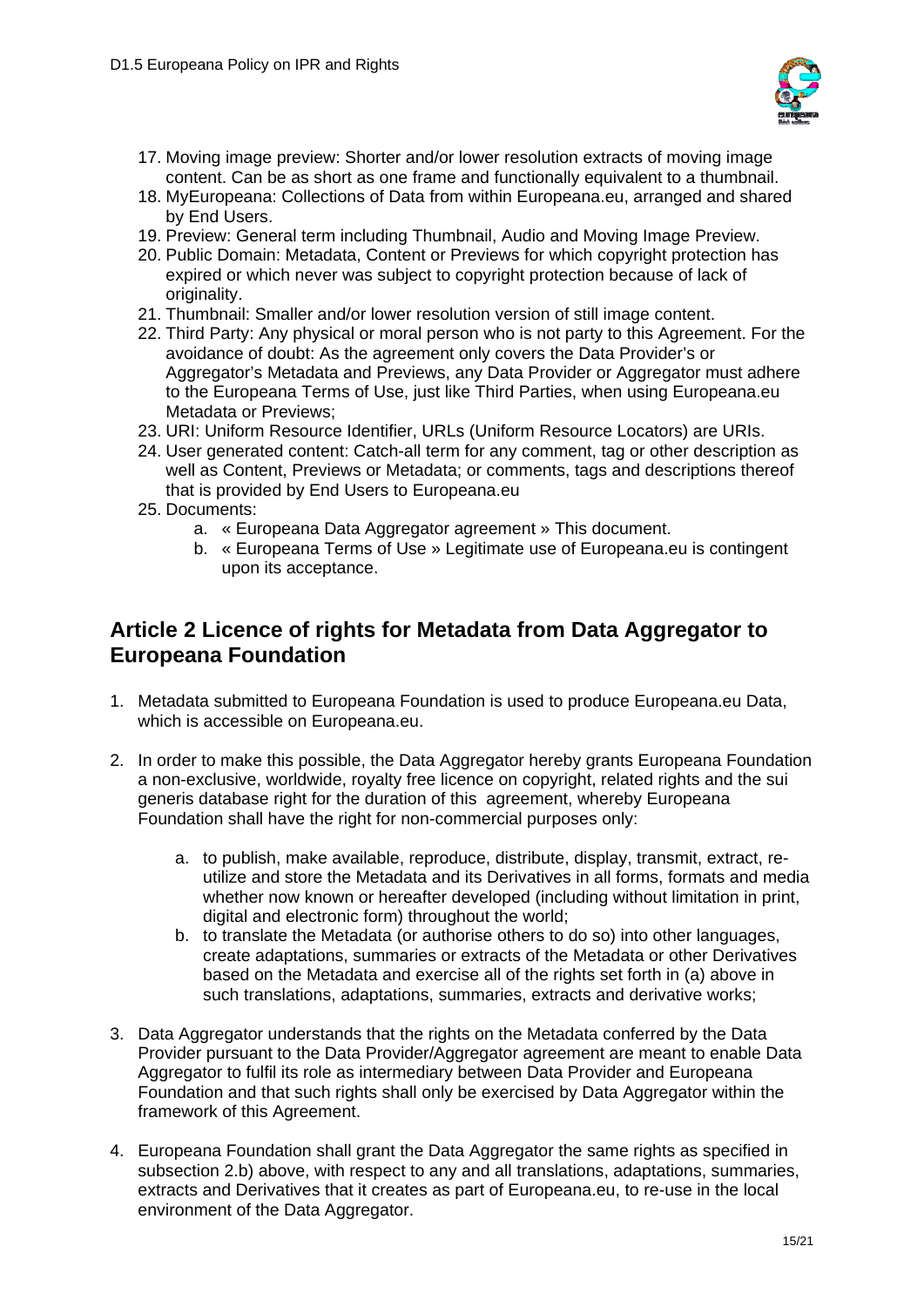

## **Article 3 Licence of rights for Previews from Data Aggregator to Europeana Foundation**

The Data Aggregator may submit Previews to Europeana Foundation.

- 1. If no Preview is submitted, none will be accessible on Europeana.eu and none will become part of Europeana.eu Data.
- 2. If the Preview is submitted as URI pointing to an embeddable player or viewer, the embedded player or viewer will be made accessible on Europeana.eu and the URI will become part of Europeana.eu Data. Europeana Foundation shall have the non-exclusive right to make available the embedded Preview. The Preview itself will not be stored and will not become part of Europeana.eu Data.
- 3. If the Preview is submitted as a file or as a URI pointing to a file which is correctly sized for a Preview, it will be stored as is by Europeana Foundation. If the file is not correctly sized, a resized Preview will be created and the original file discarded. The Preview will be accessible on Europeana.eu and become part of Europeana.eu Data, whereby Europeana Foundation shall have the non-exclusive right to publish, make available, reproduce, distribute, display, transmit, and store the Preview and its Derivatives in all forms, formats and media whether now known or hereafter developed (including without limitation in print, digital and electronic form) throughout the world.
- 4. Data Aggregator understands that the rights on the Previews conferred by the Data Provider pursuant to the Data Provider/Aggregator agreement are meant to enable Data Aggregator to fulfil its role as intermediary between Data Provider and Europeana Foundation and that such rights shall only be exercised by Data Aggregator within the framework of this Agreement.

### **Article 4 Licence of rights for Metadata from Data Aggregator to third parties**

- 1. With respect to Metadata of the Data Aggregator, the Data Aggregator grants Europeana Foundation the right, to allow third parties for non-commercial purposes only and on a non-exclusive, worldwide, royalty-free basis to:
	- a. to publish, make available, reproduce, distribute, display, transmit, extract, reutilize and store the Metadata in all forms, formats and media whether now known or hereafter developed (including without limitation in print, digital and electronic form) throughout the world;
	- b. to translate the Metadata into other languages, to create adaptations, summaries or extracts of the Metadata or to make other Derivatives based on the Metadata and exercise all of the rights set forth in (a) above in such translations, adaptations, summaries, extracts and Derivatives, provided that such exercise of rights only takes place under the same or compatible licensing conditions as herein specified;

The rights from 1.a) and b) are communicated to Third Parties through the Europeana Terms of Use v1.0 or a future version thereof containing the same licensing elements or other similar Terms/Contracts containing the same licensing elements.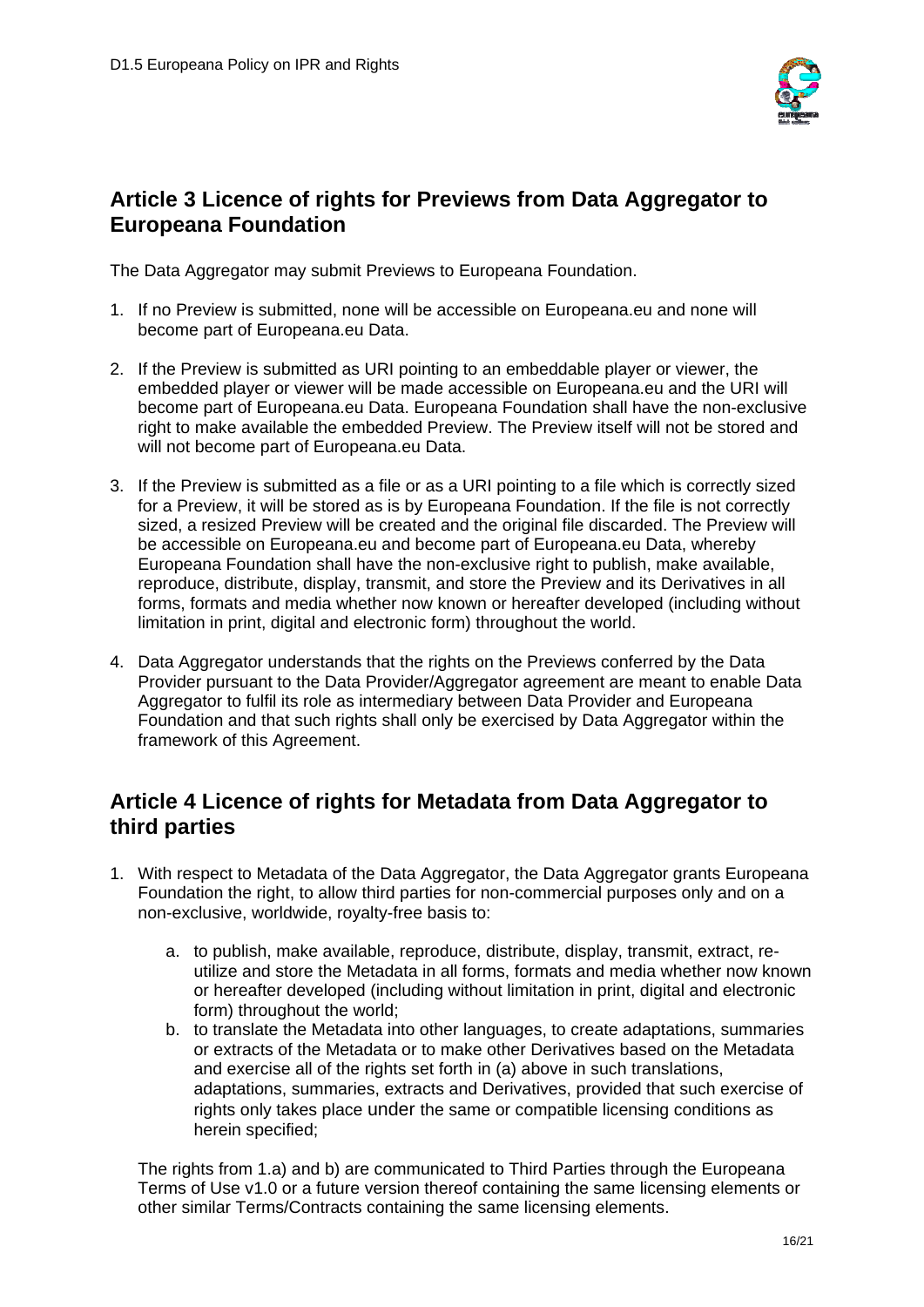

It is understood that Europeana Foundation cannot grant more rights to Third Parties than conferred in this Agreement. The scope of limitations and exceptions of copyright law or applicable sui generis database rights will not be affected by additional restrictions in the Europeana Terms of Use.

- 2. Europeana Foundation must require that Third Parties exercising the rights granted under paragraph 1a) or b) above include a copy of, or the Uniform Resource Identifier (URI) for, the appropriate Europeana Terms of Use with the Metadata, or of an adaptation thereof, that they distribute, display or transmit. Third Parties may not sublicense the Metadata and must keep intact all notices that refer to the Europeana Terms of Use with the Metadata, or of an adaptation thereof, that they distribute, display or transmit.
- 3. The Data Aggregator must keep intact all attribution information provided by the Data Provider.

### **Article 5 Licence of rights for Content from Data Aggregator to Europeana Foundation**

- 1. Unless otherwise agreed, the Data Aggregator does not submit Content to Europeana.eu, nor does Content become part of Europeana.eu Data.
- 2. To increase discoverability/searchability of digitised printed Content such as periodicals or monographs, made available on Data Aggregator's or Provider's site, the Data Aggregator may submit full texts, tables of contents, etc. to Europeana.eu. For the specific purpose of indexing textual documents, the Data Aggregator shall grant Europeana Foundation the same rights in the full texts, table of contents etc. as specified for Metadata in article 2.2 above, it being understood that such full text is not to be shared with Third Parties and is only used for search on Europeana.eu. Europeana may display a small snippet of the full text, table of contents, etc. providing some textual context of the search result, to make the End-User experience more useful.
- 3. To facilitate search and filtering of search results, the Data Aggregator must indicate the rights information corresponding to the copyright status of the Content, as specified in the ESE specifications on the "Europeana:Rights" field.
- 4. This rights information will become part of Europeana.eu Data.

### **Article 6 Licence of rights for Previews from Data Aggregator to Third Parties**

- 1. The rights for Previews are directly derived from the rights information chosen by the Data Aggregator for the corresponding Content.
- 2. Please refer to ESE specification on the "Europeana:Rights" field for exact instructions.
- 3. If Content is marked to be « Public Domain », then the corresponding Preview is also « Public Domain ». Any Content or Preview that is in the Public Domain but distributed or made available by the Data Aggregator subject to any restriction of use cannot be marked « Public Domain ».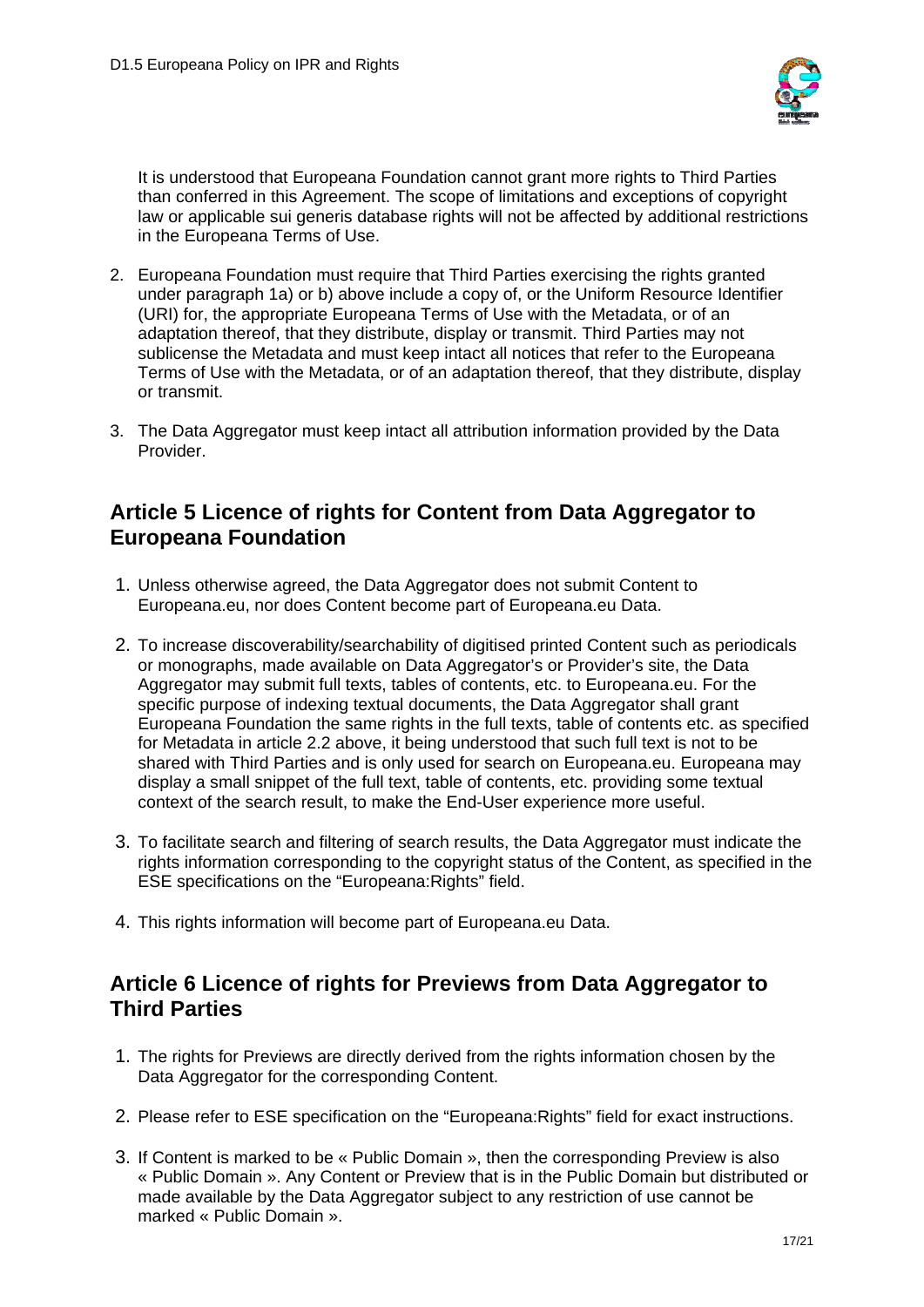

- 4. If Content is marked as being under a Creative Commons Licence, then Third Parties may use the corresponding Preview under the same Creative Commons licence.
- 5. In all other cases, where Data Aggregators and/or Providers reserve rights for the Content or indicate an « unknown » status for the Content, the Previews are considered copyrighted and Third Parties do not get any additional rights from Europeana.eu.

# **Article 7 Other rights of Data Aggregator**

All other rights of the Data Aggregator and Data Provider, other than copyright, related rights and sui generis database rights in the Data, shall remain unaffected, such as patent and trademarks rights.

# **Article 8 Moral rights**

This agreement does not affect any moral rights of the Data Aggregator or Data Provider or any other party that may persist in or to the Data. More specifically, the Data Aggregator or Data Provider and the appropriate party assert their right to be identified as the author and the right to object to derogatory treatment.

# **Article 9 Obligations of the Data Aggregator**

- 1. The Data Aggregator agrees to abide to the timeframe, the "ESE specifications" and other indications of Europeana Office.
- 2. The Data Aggregator warrants that the use of Metadata as well as the creation and use of Thumbnails and Audio and Moving Image Previews, based on Content from the Data Aggregator or Data Provider's website, do not constitute:
	- (a) A violation of the intellectual property rights of Third Parties;
	- (b) An infringement of personality, privacy, publicity or other rights (slandering, private life, etc.);
	- (c) An infringement of public order or morality (hate speech, obscenity, etc.).
- 3. The Data is deemed accepted whenever Europeana Office is of the opinion that the Data meets the specific or usual quality requirements and conditions.
- 4. The Data Aggregator must make best efforts the correctness of rights information, including machine readable rights information and mark-up.
- 5. Data Aggregators must make best efforts to identify Content which is in the Public Domain.

# **Article 10 Liability Disclaimer**

 1. Except to the extent required by applicable law, in no event will the Europeana Foundation be liable on any legal theory for any special, incidental, consequential, punitive or exemplary damages arising out of this agreement or the use of the Data, even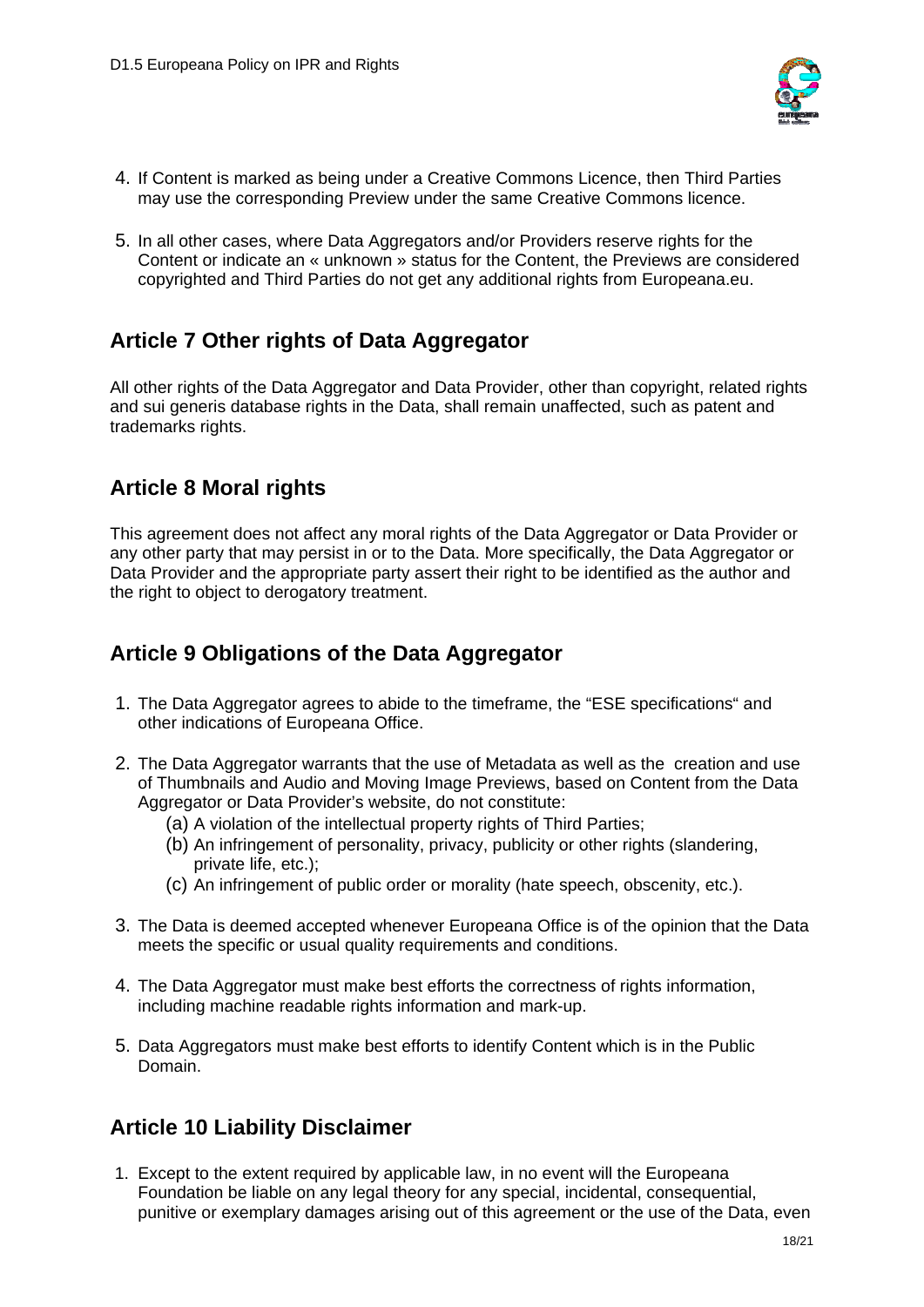

if the Europeana Foundation has been advised of the possibility of such damages.

- 2. In particular, the Europeana Foundation will not be liable for the following:
	- (a) Accuracy, completeness, etc. of Data or Europeana.eu Data;
	- (b) Mistakes, omissions, interruptions or suppression of Data representations within Europeana.eu Data or the search results on Europeana.eu;
	- (c) Any infringement of privacy, publicity or other rights;
	- (d) Any use by Third Parties that goes beyond the rights expressed in this agreement;
	- (e) Re-use by Third Parties of material in obscene material, hate speech, etc.
- 3. The Data Aggregator holds Europeana Foundation free and harmless of any action, recourse or claims made by any third party due to the non-observance by the Data Aggregator of its declarations and guarantees written in the above article.

# **Article 11 Obligations of Europeana Foundation**

- 1. Europeana Foundation must give proper Attribution on Europeana.eu of the Data Provider and/or Aggregator submitting the Metadata and/or the Previews.
- 2. Europeana Foundation must require that Third Parties exercising the rights granted under Article 4 paragraph 1 above, ensure proper Attribution by keeping all Attribution information intact, when distributing, displaying or making available Metadata, or an adaptation thereof. Where no Attribution information is provided by either Data Provider or Data Aggregator, the default Attribution should be given to the appropriate Europeana.eu URI, to ensure that at a minimal level, the Content and corresponding Metadata on the Data Provider's or Aggregator's site can always be found.
- 3. Europeana Foundation shall collaborate with the Data Aggregator, upon the latter's request, for the correction, update and removal of the Data provided by the Data Aggregator. Moreover, any feedback or additional content provided by Third Parties shall be reported back to the Data Aggregator.
- 4. Europeana Foundation agrees to collaborate with the Data Aggregator in taking, upon the latter's request, all reasonable steps and appropriate measures to stop or prevent any infringement by a third party of the rights of the Data Aggregator on the Metadata and Previews.
- 5. In case the agreement is not renewed pursuant to article 12, or is terminated pursuant to article 14 below, it shall be the responsibility of Europeana Foundation to remove the Data from Europeana.eu within a reasonable timeframe from the date of termination of the agreement.
- 6. Europeana Foundation holds the Data Aggregator free and harmless of any action, recourse or claims made by any third party due to the non-observance of Europeana Foundation's obligations under this agreement.

# **Article 12 Duration of the agreement**

The agreement shall end on the 31<sup>st</sup> December following the date of signature by both parties. The agreement will be renewed automatically for a period of one year every 1<sup>st</sup>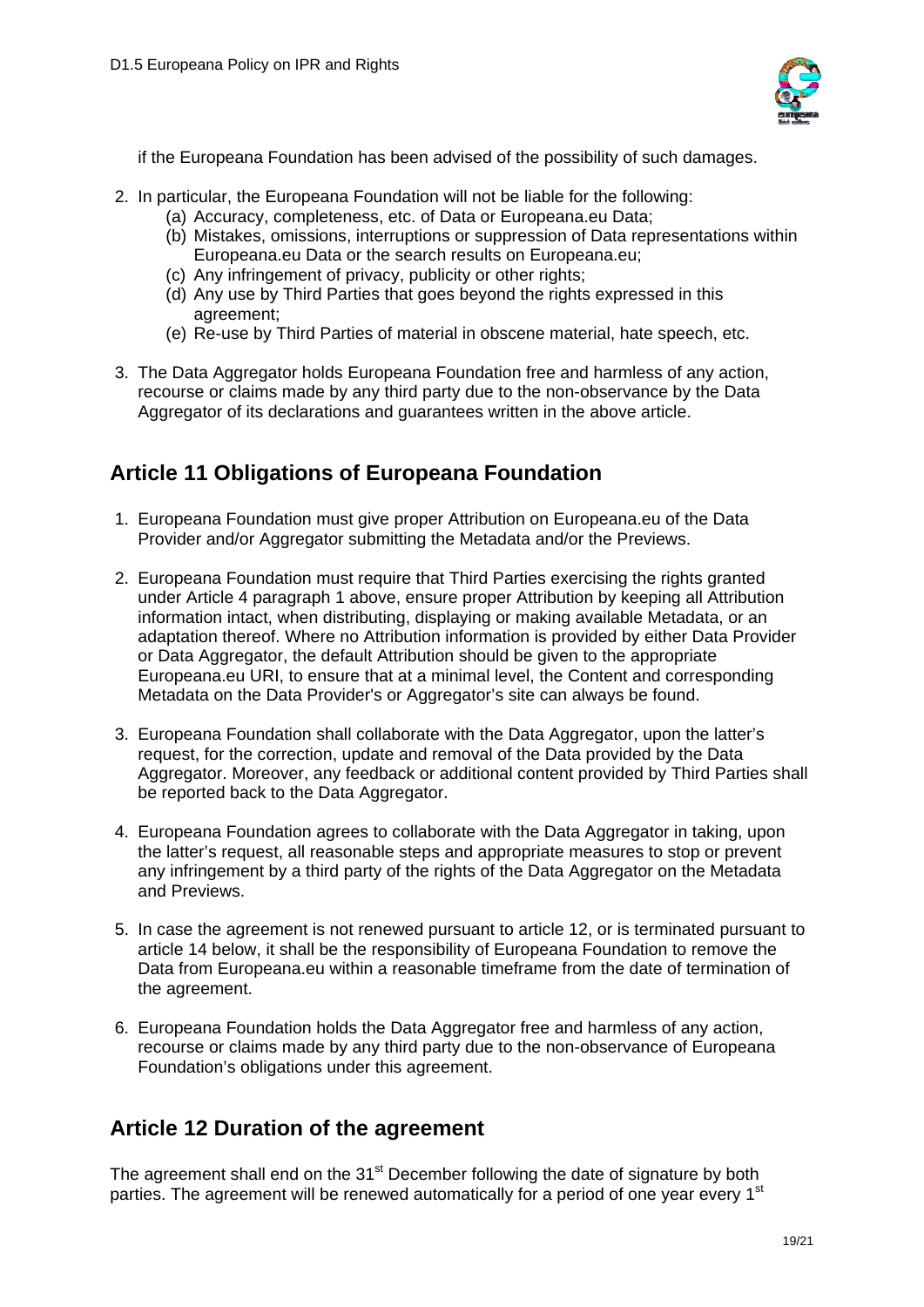

January, unless terminated by one of the parties. Written notice to terminate this agreement is required at least three months before the end of a calendar year.

# **Article 13 Modification of Agreement**

This agreement may be supplemented, amended, or modified only by the mutual agreement of the parties. No supplement, amendment, or modification of this agreement shall be binding unless it is in writing and signed by the parties. Any modification proposed by Europeana Foundation must be notified to the Data Aggregator who then has two months from the date of reception of the notice to accept or reject the new agreement. If the modifications are not accepted in writing within this period by the Data Aggregator, the modifications are presumed rejected.

# **Article 14 Termination**

- 1. The rights granted by the Data Aggregator to the Europeana Foundation end when this agreement is terminated or no longer renewed.
- 2. Either party may terminate this agreement at any time on the material breach or repeated other breaches by the other of any obligation on its part under this agreement by serving a written notice on the other identifying the nature of the breach. The termination will become effective thirty (30) days after receipt of the written notice unless during the relevant period of thirty (30) days the defaulting party remedies the breach.
- 3. This agreement may be terminated by either party on written notice if the other party becomes insolvent or bankrupt, if the Data Aggregator's project ends or if the Data Aggregator withdraws or ceases operations. The termination will become effective thirty (30) days after receipt of the written notice.
- 4. Termination of this agreement does not affect any prior valid agreement made by Europeana Foundation with third parties.
- 5. Termination of this agreement puts an end to any action, recourse or claim that the parties may have entertained against each other pursuant to this agreement.

# **Article 15 Miscellaneous**

### **1. Severability**

If any term of this agreement is held by a court of competent jurisdiction to be invalid or unenforceable, then this agreement, including all of the remaining terms, will remain in full force and effect as if such invalid or unenforceable term had never been included.

### **2. Mandatory national law**

Nothing in this agreement shall be deemed to require the Data Aggregator to breach any mandatory statutory law under which the Data Aggregator is operating.